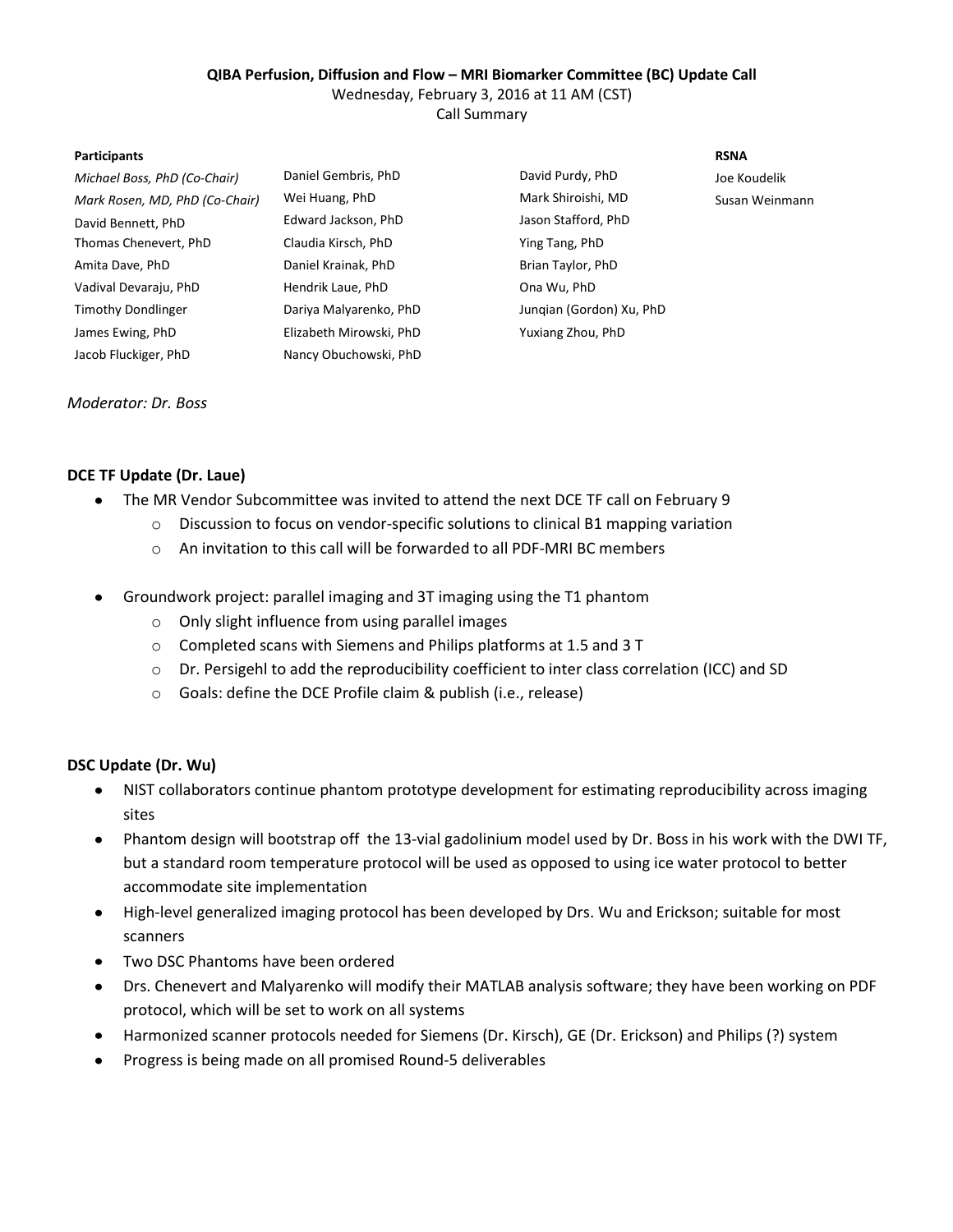# **DWI Update (Dr. Boss)**

- Ground Truth measurement of DWI phantom fluids:
	- o Equipment:
		- **NIST multi-field NMR operating at 1.5 tesla**
		- **Triaxial gradient probe**
		- High flow rate variable temperature gas  $(N_2)$ , ~35 slm
			- Enables operation down to 0 °C without liquid nitrogen or isopropyl bath
			- Samples weighted down by use of dense putty  $\bullet$
		- **Samples enclosed I 1.9 mm OD borosilicate glass** 
			- Sample ID 1.5 mm, tolerance is 1%  $\bullet$
			- $\bullet$  $~^{\sim}$ 110 μL samples
		- Fiber optic thermometer for *in situ* temperature measurement
	- o Calibration
		- Using 1.9 mm OD capillary to calibrate
			- Perform 1D MRI with frequency encoding, varying gradient strength  $\bullet$
			- Fourier transform FID to get 1D image
			- Plot image "bandwidth" as function of gradient strength
			- Slope yields gradient strength (with some conversion factors)  $\bullet$
		- **EXTER** Long-term plan is to 3D print calibration structure with features
			- Validate with microCT and optical microscopy
			- Anticipate sub-100 μm features  $\bullet$

### o Measurement

- **Post-calibration, perform pulsed gradient spin echo** 
	- Stepping through *b*-values quadratically (linear increase in gradient current)  $\bullet$
	- Good results so far, room for improvement  $\bullet$

### o Future Plans

- **EXECUTE:** Currently performing single-axis measurement
	- $\bullet$ Need to calibrate other gradient directions
- **Need for repeated measurements** 
	- Establish repeatability of NMR measurement  $\bullet$
- **Pulse sequence optimization** 
	- $\bullet$ Linear *b*-values, match *b*-values from MRI experiments
- **Measure full suite of PVP9 and PVP10**